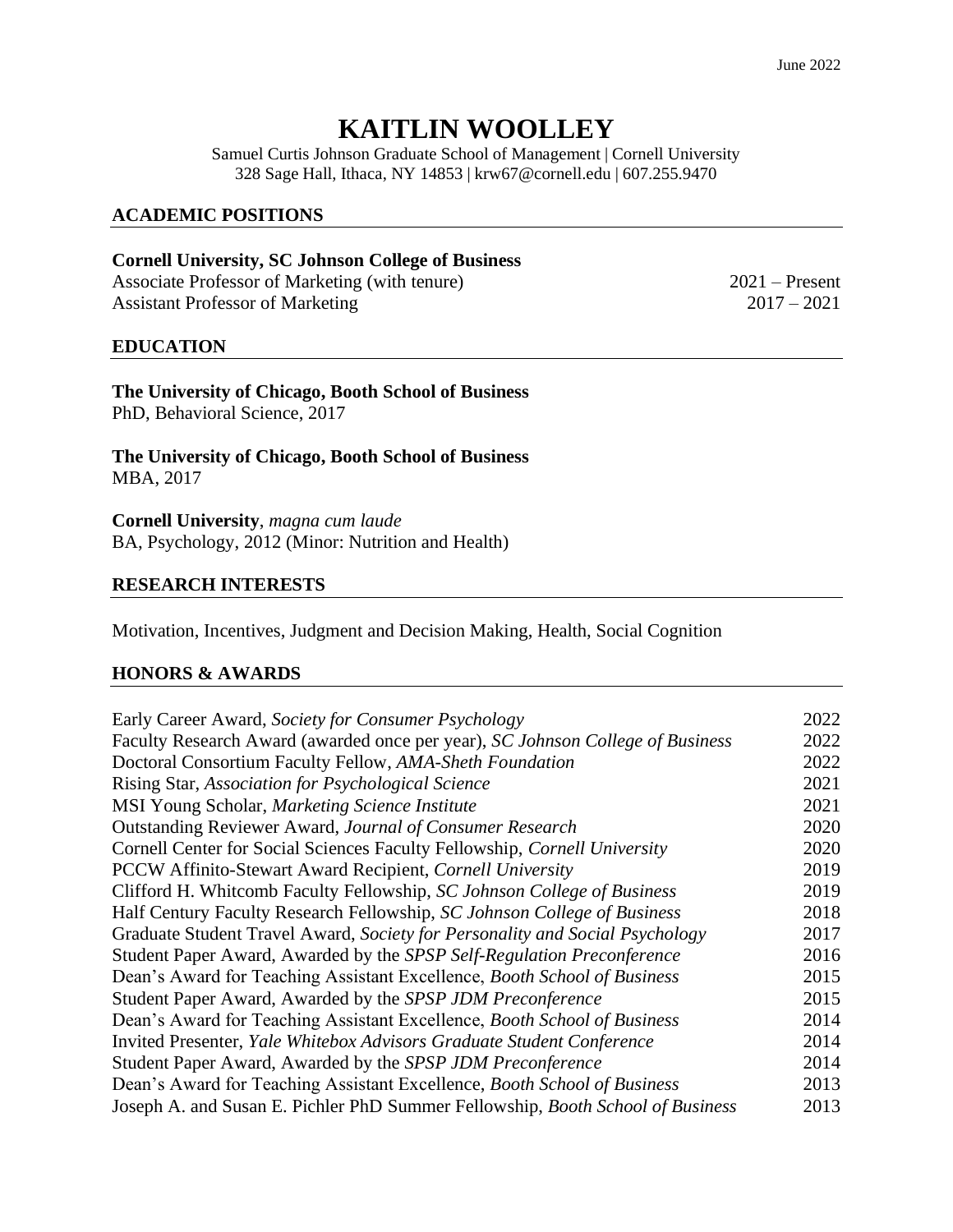#### **PUBLICATIONS** (\*equal authorship)

- \*Giurge, Laura M. and \*Kaitlin Woolley (forthcoming), "Working During Non-Standard Work Time Undermines Intrinsic Motivation," *Organizational Behavior and Human Decision Processes*. (*lead article*)
- Sharif, Marissa A. and Kaitlin Woolley (forthcoming), "Work-to-Unlock Rewards: Leveraging Goals in Reward Systems to Increase Consumer Persistence," *Journal of Consumer Research*.
- Woolley, Kaitlin and Ayelet Fishbach (2022), "Motivating Personal Growth by Seeking Discomfort," *Psychological Science,* 33 (4), 510-23.
- \*Woolley, Kaitlin and \*Marissa A. Sharif (2022), "Down a Rabbit Hole: How Prior Media Consumption Shapes Subsequent Media Consumption," *Journal of Marketing Research*, 59 (3), 453-71*.* (*lead article*)
- Fishbach, Ayelet and Kaitlin Woolley (2022), "The Structure of Intrinsic Motivation," *Annual Review of Organizational Psychology and Organizational Behavior*, 9, 339-63.
- Woolley, Kaitlin and Peggy J. Liu (2021), "How You Estimate Calories Matters: Calorie Estimation Reversals," *Journal of Consumer Research*, 48 (1), 147-68.
- Woolley, Kaitlin and Marissa A. Sharif (2021), "Incentives Increase Relative Positivity of Review Content and Enjoyment of Review Writing," *Journal of Marketing Research*, 58 (3), 539-58*.*
- Lopez, Jessica M., Kaitlin Woolley, and Ann L. McGill (2021), "A Preference for Preference: Lack of Subjective Preference Evokes Dehumanization," *Organizational Behavior and Human Decision Processes*, 164, 52-67.
- Woolley, Kaitlin and Jane L. Risen (2021), "Hiding from the Truth: When and How Cover Enables Information Avoidance," *Journal of Consumer Research,* 47 (5), 675-97*.*
- \* Sharif, Marissa A. and \* Kaitlin Woolley (2020), "The Effect of Categorization on Goal Progress Perceptions and Motivation," *Journal of Consumer Research,* 47 (4), 608-30.
- Woolley, Kaitlin, Ayelet Fishbach, and Ronghan (Michelle) Wang (2020), "Food Restriction and the Experience of Social Isolation," *Journal of Personality and Social Psychology*, 119 (3), 657-71.
- Woolley, Kaitlin and Ayelet Fishbach (2019), "Shared Plates, Shared Minds: Consuming from a Shared Plate Promotes Cooperation," *Psychological Science*, 304 (4), 541-52.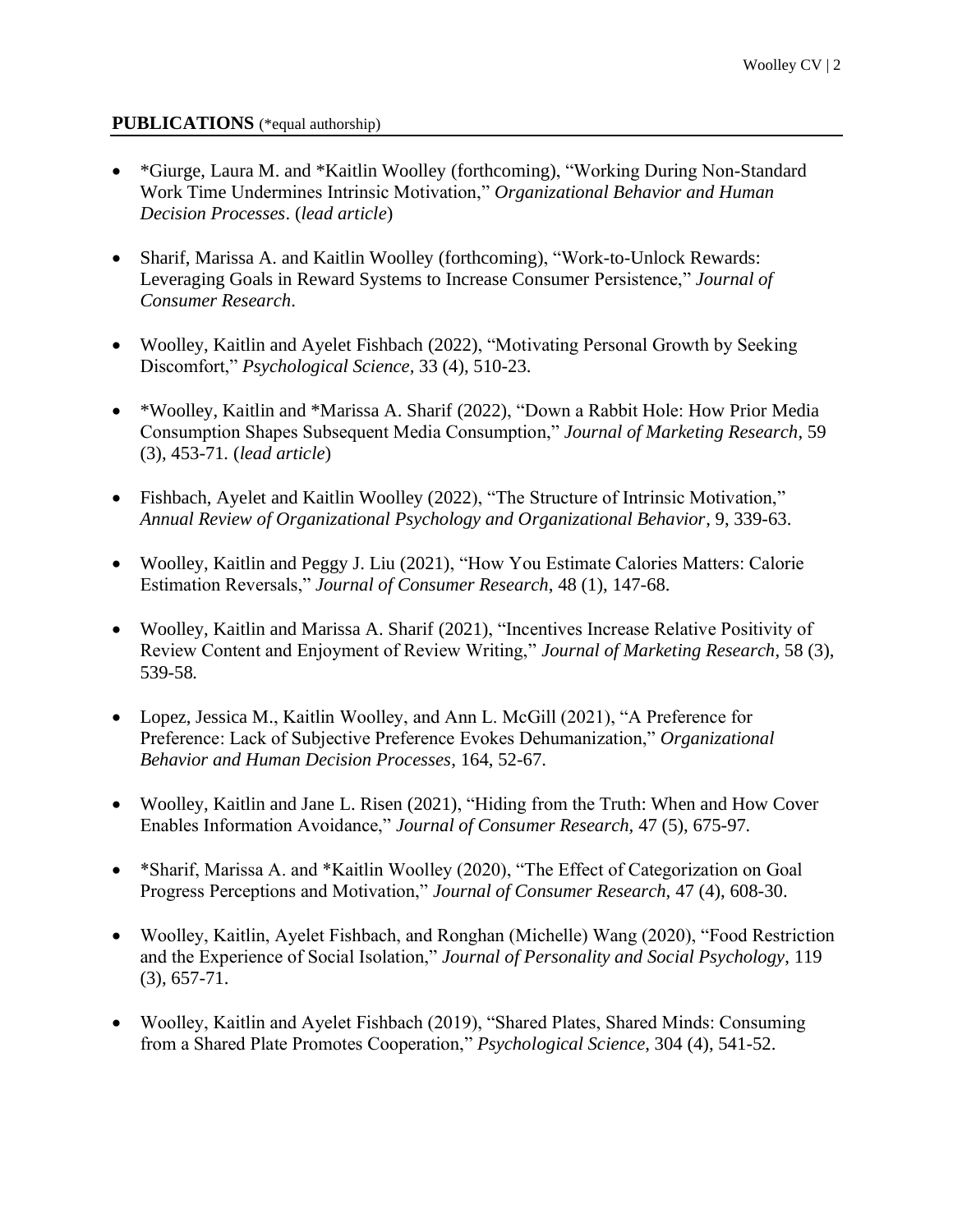- Woolley, Kaitlin and Jane L. Risen (2018), "Closing your Eyes to Follow your Heart: Avoiding Information to Protect a Strong Intuitive Preference," *Journal of Personality and Social Psychology*, 114 (2), 230-45.
- Kruglanski, Arie, Ayelet Fishbach, Kaitlin Woolley, Jocelyn J. Bélanger, Marina Chernikova, Erica Molinario, and Antonio Pierro (2018), "A Structural Model of Intrinsic Motivation: On the Psychology of Means-Ends Fusion," *Psychological Review*, 125 (2), 165- 82.
- Woolley, Kaitlin and Ayelet Fishbach (2018), "It's About Time: Earlier Rewards Increase Intrinsic Motivation," *Journal of Personality and Social Psychology*, 114 (6), 877-90.
- Fishbach, Ayelet and Kaitlin Woolley (2018), "Combatting Temptation to Promote Health and Well-Being," in *The Handbook of Self-Control in Health and Well-Being*, ed. de Ridder, Denise T. D., Marieke A. Adriaanse, and Kentaro Fujita, London: Routledge Press.
- Woolley, Kaitlin and Ayelet Fishbach (2018), "Underestimating the Importance of Expressing Intrinsic Motivation in Job Interviews," *Organizational Behavior and Human Decision Processes,* 118, 1-11. (*lead article*)
- Woolley, Kaitlin and Ayelet Fishbach (2018), "When Intrinsic Motivation and Immediate Rewards Overlap," in *The Motivation-Cognition Interface; from the Lab to the Real World*, ed. Catalina Kopetz and Ayelet Fishbach, Psychology Press, Taylor & Francis.
- Woolley, Kaitlin and Ayelet Fishbach (2017), "A Recipe for Friendship: Similar Food Consumption Promotes Trust and Cooperation," *Journal of Consumer Psychology,* 27 (1), 1- 10*.* (*lead article*)
- Woolley, Kaitlin and Ayelet Fishbach (2017), "Immediate Rewards Predict Adherence to Long-Term Goals," *Personality and Social Psychology Bulletin,* 43 (2), 151-62.
- Woolley, Kaitlin and Ayelet Fishbach (2016), "For the Fun of It: Harnessing Immediate Rewards to Increase Persistence in Long-Term Goals," *Journal of Consumer Research*, 42 (6), 952-66.
- Woolley, Kaitlin and Ayelet Fishbach (2015), "The Experience Matters More Than You Think: People Value Intrinsic Incentives More Inside Than Outside an Activity," *Journal of Personality and Social Psychology*, 109 (6), 968-82*.*
- Fishbach, Ayelet and Kaitlin Woolley (2015), "Avoiding Ethical Temptations," *Current Opinion in Psychology,* 6, 36-40.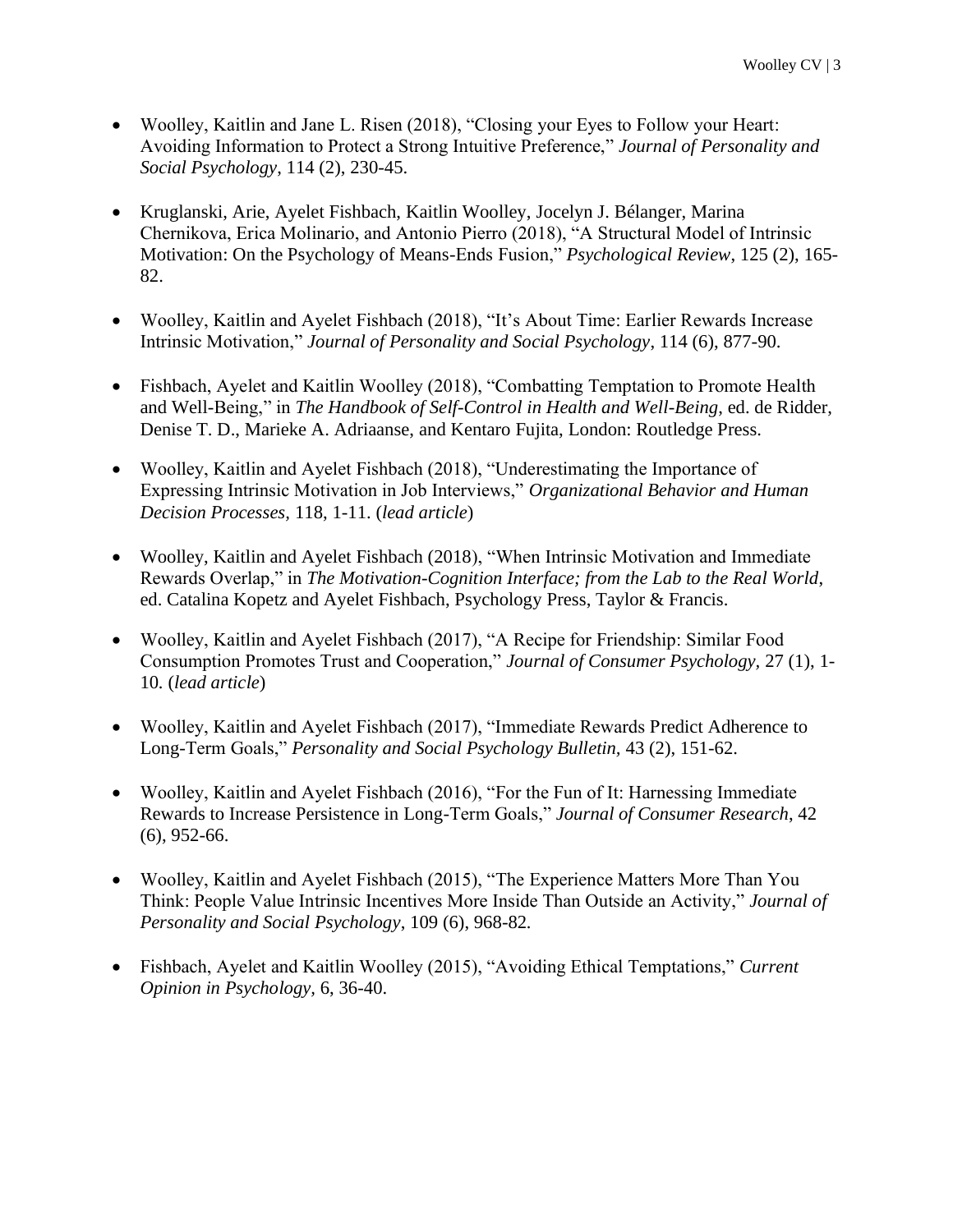## **RESEARCH UNDER REVIEW** (\*equal authorship)

- Woolley, Kaitlin, Daniella Kupor, and Peggy J. Liu, "Evaluating High-Tech versus Low-Tech Products Leads to Opposing Quality Inferences as a Function of Company Size," *under 3 rd round review.*
- \*Fisher, Geoffrey and \*Kaitlin Woolley, "How Consumers Resolve Conflict over Branded Products: Evidence from Mouse Cursor Trajectories*,*" *invited for 3 rd round review.*
- \*Stillman, Paul E. and \*Kaitlin Woolley, "Undermining Desire: When and Why Emphasizing Short-term Costs Reduces Indulgence, *under* 2<sup>nd</sup> round review.
- Lim, Sarah and Kaitlin Woolley, "When and Why Focusing on Experiential (vs. Material) Aspects of Goal-Related Products Increases Motivation," *invited for 2nd round review*.
- Eskreis-Winkler, Lauren, Kaitlin Woolley, and Eda Erensoy, "Our Rosy View of Failure," *under review.*
- Hur, Elina Y., Kaitlin Woolley, and Yanping Tu, "Save the Last for Best? Consumers are More Committed to Equivalent Options Presented Later," *under review.*

# **SELECT RESEARCH IN PROGRESS**

- Lin, Stephanie C., Kaitlin Woolley, and Peggy J. Liu, "Virtuously Virtuous? Holding but Hiding Appearance Motivations for Health Behavior."
- Bae, Sangah, Kaitlin Woolley, and Brian Lucas, "The Intrinsic Motivation Penalty: People Assign Less Promotable Tasks to Employees who Like Their Work."
- Yoon, Y. Rin and Kaitlin Woolley, "Increasing Prosocial Behavior Through Incentive Salience."
- Sharif, Marissa A. and Kaitlin Woolley, "Affective Responses to Rewards."
- Hur, Elina Y and Kaitlin Woolley, "When Less is More: Adopting Consummatory Motives to Reduce Overconsumption."
- Woolley, Kaitlin and Giurge, Laura M., "Inputs into Goal Progress Judgments: Hedonic Evaluation versus Time Investment."
- Woolley, Kaitlin, Laura M. Giurge, and Ayelet Fishbach "A New Look at New Year's Resolutions."
- Chae, Rebecca, Kaitlin Woolley, and Marissa A. Sharif, "Give Me a Break! Categorizing Tasks Surrounding Breaks Reduces Rumination and Improves Task Performance," *under review.*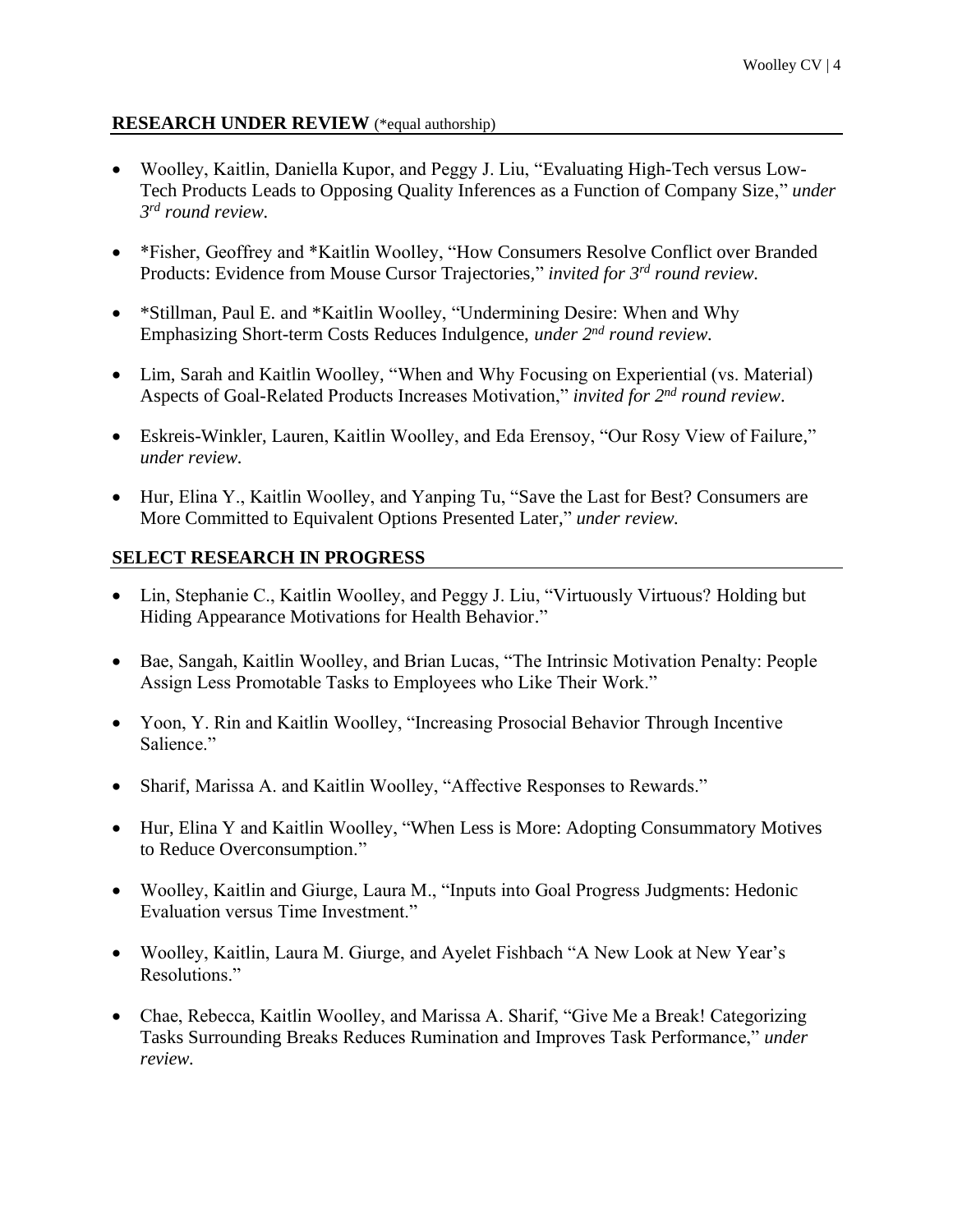## **ADDITIONAL PUBLICATIONS**

- Giurge, Laura M. and Kaitlin Woolley (April 2022), "Flexible Work Can Dampen Motivation," *Harvard Business Review.*
- Woolley, Kaitlin and Marissa A. Sharif (January 2022), "The Psychology of Your Scrolling Addiction," *Harvard Business Review.*
- Woolley, Kaitlin and Marissa A. Sharif (June 2021), "What Happens When Companies Pay Customers to Write Reviews?" *Harvard Business Review*.
- Giurge, Laura M. and Kaitlin Woolley (July 2020), "Don't Work on Vacation. Seriously," *Harvard Business Review*.
- Woolley, Kaitlin and Ayelet Fishbach (Oct 2018), "To Land a Great Job, Talk About Why You Love Your Work," *Harvard Business Review.*
- Woolley, Kaitlin and Ayelet Fishbach (April 2017), "What Separates Goals we Achieve from Goals we Don't," *Harvard Business Review.*

#### **INVITED PRESENTATIONS**

| AMA Sheth Doctoral Consortium, UT Austin, McCombs School of Business        | June, 2022      |
|-----------------------------------------------------------------------------|-----------------|
| National University of Singapore, NUS Business School                       | May, 2022       |
| <b>INSEAD, Marketing Seminar Series</b>                                     | April, 2022     |
| University of Southern California, Behavioral Science and Well-being Policy | March, 2022     |
| Motivation Science, SPSP Pre-Conference                                     | February, 2022  |
| Dartmouth College, Tuck School of Business                                  | October, 2021   |
| Duke University, The Fuqua School of Business                               | October, 2021   |
| Grenoble Ecole de Management, Marketing Seminar Series                      | April, 2021     |
| University of Pennsylvania, The Wharton School                              | April, 2021     |
| York University, Schulich School of Business                                | October, 2020   |
| Carnegie Mellon, Center for Behavioral and Decision Research                | March, 2019     |
| Binghamton University, School of Management                                 | March, 2019     |
| Yale School of Management, Marketing Seminar Series                         | November, 2018  |
| Northeastern Marketing Conference, Harvard University                       | September, 2018 |
| Cornell University, IBECC Roundtable                                        | May, 2018       |
| Cornell University, BEDR Showcase Speaker                                   | January, 2018   |
| JACR, Invitational Conference on Goals and Motivation                       | December, 2017  |
| Cornell University, Social Psychology Brown Bag                             | September, 2017 |
| <b>UCLA, Anderson School of Management</b>                                  | November, 2016  |
| Rice University, Jones Graduate School of Business                          | October, 2016   |
| Washington University, Olin Business School                                 | October, 2016   |
| Cornell University, Johnson Graduate School of Management                   | October, 2016   |
| Stanford University, Graduate School of Business                            | October, 2016   |
| University of Minnesota, Carlson School of Management                       | October, 2016   |
| University of Virginia, Darden School of Business                           | September, 2016 |
| University of Virginia, Social Psychology Brown Bag                         | September, 2016 |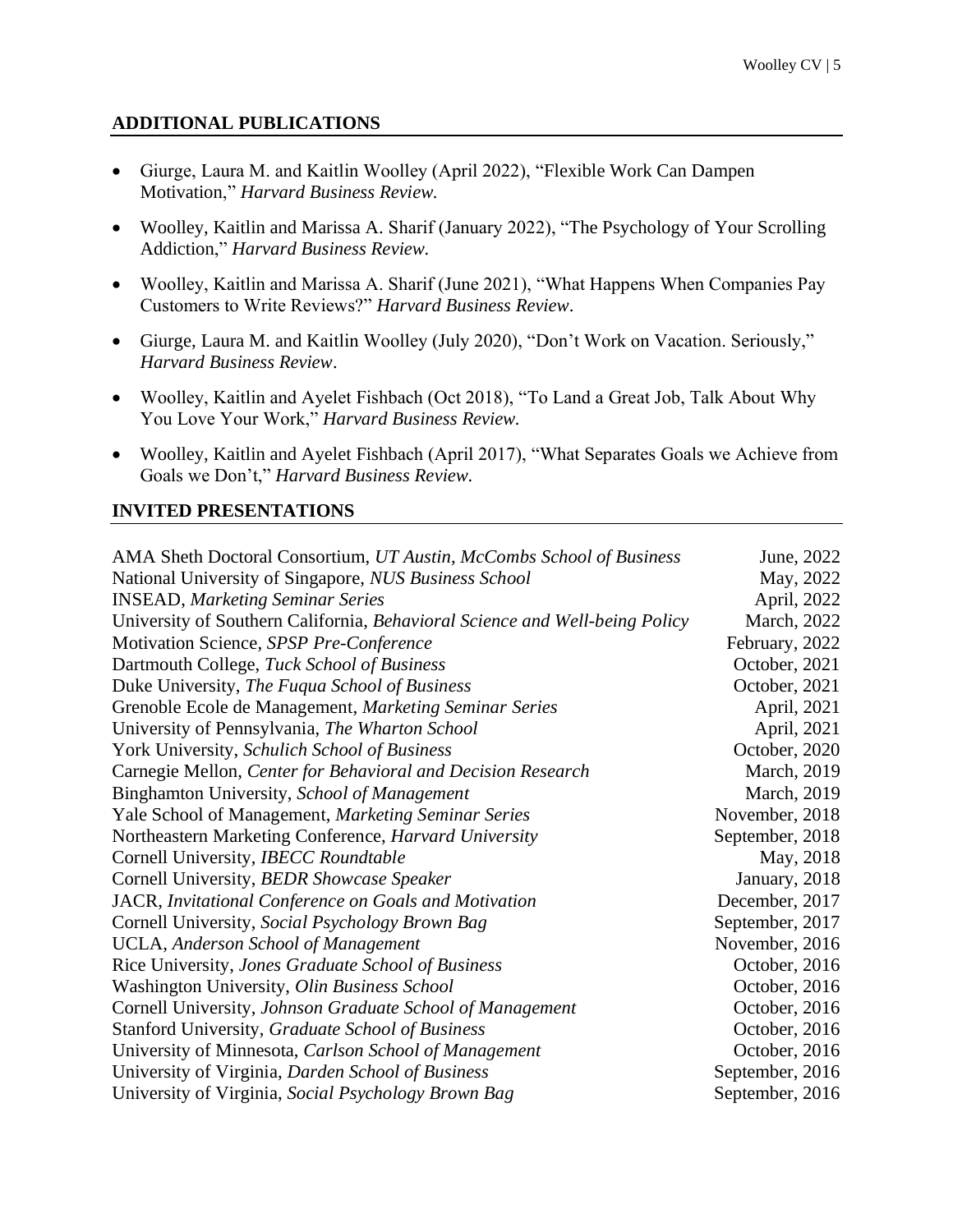#### **GRANTS & FUNDING**

| Business of Food Small Grant Recipient, Cornell University                  | 2022 |
|-----------------------------------------------------------------------------|------|
| • Co-PI with A. Pan, M. Ozanne, and X.P. Zhang                              |      |
| Small Research Grant, Society for Personality and Social Psychology         | 2022 |
| • Co-PI with L.M. Giurge                                                    |      |
| Business of Food Small Grant Recipient, Cornell University                  | 2020 |
| • $Co-PI$ with S. Lim                                                       |      |
| <b>LEEDR</b> Seed Grant Recipient, <i>Cornell University</i>                | 2020 |
| Institute for the Social Sciences Small Grant Recipient, Cornell University | 2019 |
| <b>LEEDR Seed Grant Recipient, Cornell University</b>                       | 2019 |
| Business of Food Small Grant Recipient, Cornell University                  | 2018 |
| • Co-PI with G. Fisher                                                      |      |
| Morrison Center Proposal, UCLA                                              | 2017 |
| Co-PI with M.A. Sharif<br>$\bullet$                                         |      |
| Independent Research Grant, <i>Booth School of Business CDR</i>             | 2015 |
| Hillel Einhorn Research Fund, Booth School of Business                      | 2014 |
| Undergraduate Research Fund, Cornell University                             | 2011 |
| Einhorn Discovery Grant, Cornell University                                 | 2011 |
|                                                                             |      |

#### **EDITORIAL SERVICE**

Guest AE, *Journal of Marketing Research*, 2022 – present Editorial Board, *Journal of Consumer Research*, 2019 – present Editorial Board, *Journal of Marketing Research,* 2021 – present

## **AD-HOC REVIEWING**

Journals: *Current Opinion in Behavioral Sciences, Journal of Consumer Psychology, Journal of Experimental Psychology: Applied, Journal of Experimental Psychology: General, Journal of Experimental Social Psychology, Journal of Marketing, Journal of Marketing Research, Journal of Personality and Social Psychology, Journal of the Association for Consumer Research, Management Science, Marketing Letters, Motivation and Emotion, Motivation Science, Nature Human Behaviour, Organizational Behavior and Human Decision Processes, Personality and Social Psychology Bulletin, Perspectives on Psychological Science, Psychological Science, Social and Personality Psychology Compass, Social Psychological and Personality Science*

Conferences & Grants: *Association for Consumer Research Conference, Society for Consumer Psychology Conference, US-Israel Binational Science Foundation (BSF)*

## **CONFERENCE ORGANIZATION**

- Program Committee, *Society for Consumer Psychology*, 2023
- Co-chair with Rima Touré-Tillery, *Society for the Science of Motivation* (APS), 2022
- Associate Editor, *Society for Consumer Psychology*, Flash Talks, 2022
- Program Committee, *Society for the Science of Motivation* (APS), 2019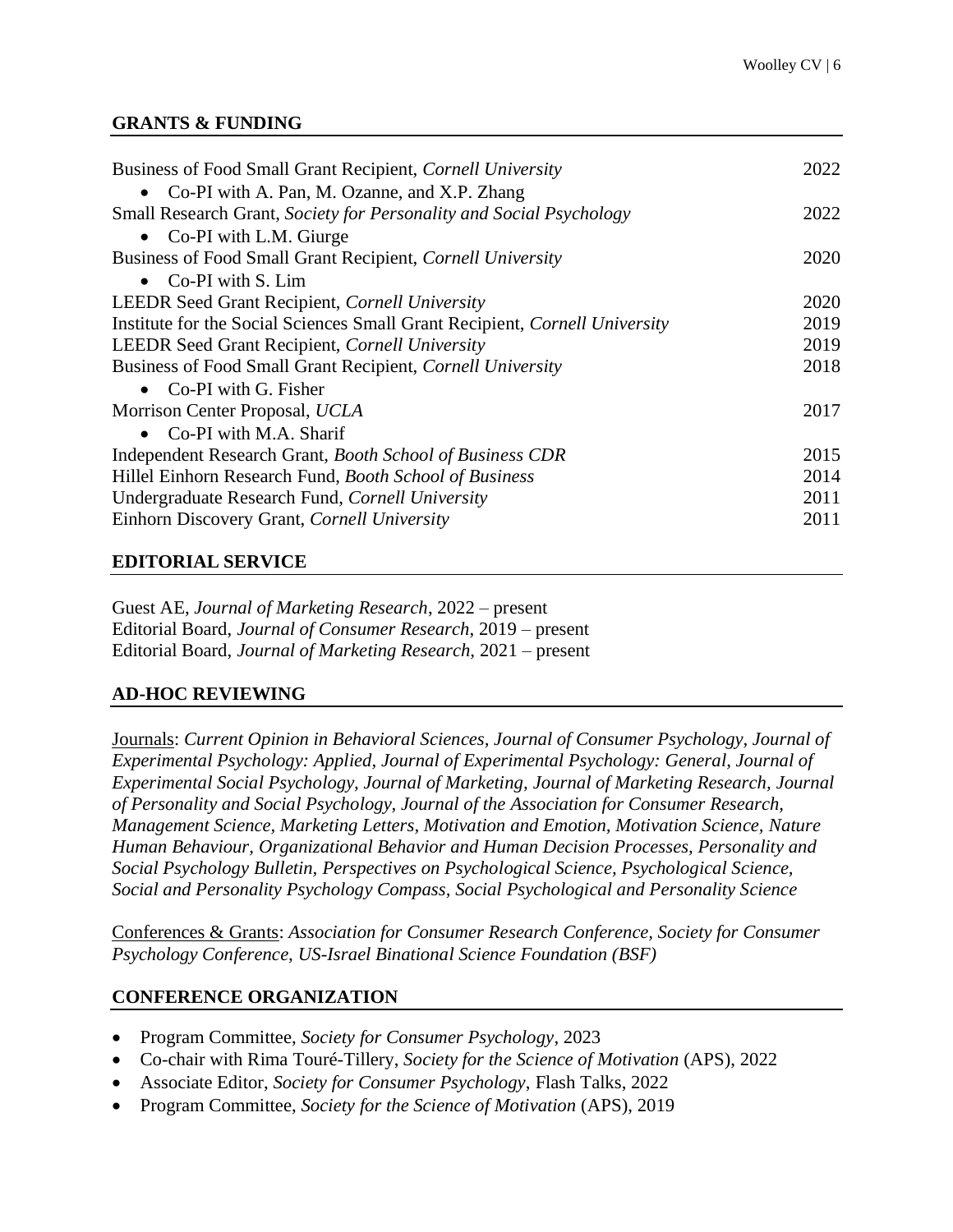## **UNIVERSITY SERVICE**

- Marketing PhD Coordinator (2022 Present)
- Co-Chair, Johnson Faculty Search Committee: Marketing (2021-2022)
- Member, Johnson Faculty Search Committee: Marketing (2020-2021)
- Member, Johnson Faculty Search Committee: M&O (2020-2021)
- Co-Organizer, Marketing Seminar Series (2018-2019, Spring 2020, Fall 2020)
- Co-Organizer, Marketing Research Camp (2018-2019, Spring 2020, Fall 2020)
- Grant Reviewer, Cornell Center for Social Sciences (2019)
- Co-Director, Behavioral Economics and Decision Research Center (Fall 2018 Present)
- Member, Behavioral Simulation Lab Committee (Spring 2018 Present)

# **TEACHING**

Instructor: SC Johnson Cornell College of Business, Cornell University

- Marketing Management, Full-time MBA Core (NCC 5030) o Fall: 2017, 2018, 2019, 2020, 2021, 2022
- Consumer Behavior, Full-time MBA Elective (NBA 6260) o Fall: 2017, 2018, 2020, 2021
- Directed Reading and Research (NMI 5030)
	- o Spring 2018, Spring 2019, Fall 2020, Spring 2021

# **ACADEMIC ADVISING** (graduation year, first placement)

Sarah Lim, Cornell Marketing (2021; University of Illinois at Urbana-Champaign) Sangah Bae, Cornell ILR Elina Yewon Hur, Cornell Marketing Ronghan (Michelle) Wang, Cornell Marketing Ye Rin Yoon, Cornell Marketing Yue (Archer) Pan, Cornell Marketing

## **PROFESSIONAL AFFILIATIONS**

Association for Consumer Research (ACR) Society for Consumer Psychology (SCP) Society of Judgment and Decision Making (SJDM) Society for Personality and Social Psychology (SPSP) Society for the Science of Motivation (SSM)

# **CHAIRED CONFERENCE SYMPOSIA**

- Stillman, Paul and Kaitlin Woolley, "Metamotivation: The Science of How we Motivate Ourselves and Others," *SSM*, Virtual, May 2021.
- Lim, Sarah and Kaitlin Woolley, "A New Look at the Material vs. Experiential Distinction: Consequences for Information Gathering, Expressions of Happiness, and Goal Pursuit," *SCP*, Virtual, March 2021.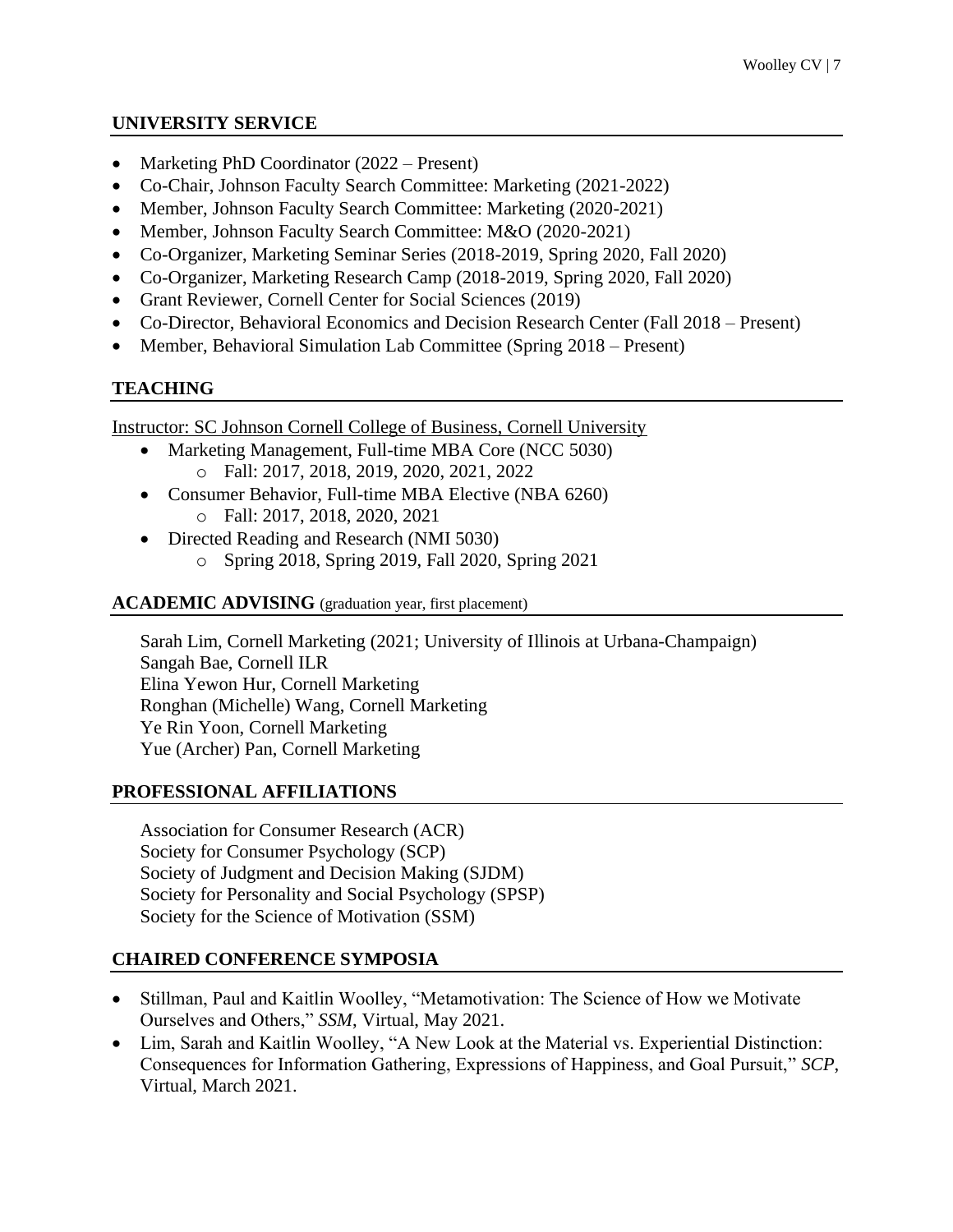- Hur, Elina and Kaitlin Woolley, "Searching, Spending, and Saving: How Search Affects Financial and Purchase Decisions, *SCP,* Virtual, March 2021.
- Hur, Elina and Kaitlin Woolley, "Difficult by Design: Choice Difficulty and Effort in Decision Making," *ACR,* Virtual, Oct. 2020.
- Sharif, Marissa A. and Kaitlin Woolley, "Wising Up About Goal Progress: The Antecedents and Consequences of Goal Progress Perceptions," *ACR,* Atlanta GA, Oct. 2019.
- Woolley, Kaitlin and Jane L. Risen, "Choosing How to Choose: New Perspectives on Information Avoidance and Disclosure for Consumer Decision Making," *ACR,* San Diego, CA, Oct. 2017.
- Woolley, Kaitlin and Ayelet Fishbach, "Eyes on the Prize: When Rewards Hurt vs. Help Motivation," *ACR,* San Diego, CA, Oct. 2017.
- Woolley, Kaitlin and Janet Polivy, "Eat, Drink, and Be Merry: Food Consumption and Social Connection," *SPSP*, San Antonio, TX, Jan. 2017.
- Woolley, Kaitlin and Ayelet Fishbach, "It's About Time: Exploring the Juncture of Time and Intrinsic Motivation," *SPSP*, San Diego, CA, Jan. 2016.
- Woolley, Kaitlin and Jane L. Risen, "Don't Tell Me, I Don't Want to Know: The Protective Role of Information Avoidance," *SPSP*, San Diego, CA, Jan. 2016.

# **SELECT PEER-REVIEWED CONFERENCE PRESENTATIONS** (\*presenter)

- 1. \*Woolley, Kaitlin, "When Goal Pursuit Strategies and Beliefs Lead Us Astray: Unexpected Negative Effects on Motivation," invited discussant, *AOM*, Seattle, August 2022.
- 2. \*Bae, Sangah, Kaitlin Woolley, and Brian Lucas "The Intrinsic Motivation Penalty: Those Higher on Intrinsic Motivation Are Given Undesirable Tasks," *SSM*, Chicago, May 2022.
- 3. \*Chae, Rebecca, Kaitlin Woolley, and Marissa A. Sharif, "Give Me a Break! Categorizing Tasks Surrounding Breaks Improves Task Performance," *SCP,* Virtual, March 2022.
	- o Recipient of the Best Talk Award for the Goals and Motivation Track
- 4. \*Woolley, Kaitlin, Daniella Kupor, and Peggy J. Liu, "Opposing Effects of Company Size Metrics on Product Quality Evaluations," *SCP*, Virtual, March 2022.
- 5. \*Sharif, Marissa A. and Kaitlin Woolley, "Work-to-Unlock Rewards: Leveraging Goals in Reward Systems to Increase Consumer Persistence," *SCP,* Virtual, March 2022.
- 6. Stillman, Paul and \*Kaitlin Woolley, "Undermining Desire: When and Why Emphasizing Short-term Costs Reduces Indulgence," *SJDM*, Virtual, Feb. 2022.
- 7. \*Sharif, Marissa A. and Kaitlin Woolley, "Work-to-Unlock Rewards: Leveraging Goals in Reward Systems to Increase Consumer Persistence," *SJDM*, Virtual, Feb 2022.
- 8. \*Lim, Sarah and Kaitlin Woolley, "Focusing on Experiential (vs. Material) Aspects of Goal-Related Products Increases Motivation" SCP boutique conference, Gainesville, FL, Jan 2022.
- 9. \*Stillman, Paul and Kaitlin Woolley, "Undermining Desire: The Persuasive Power of Short-Term (vs. Long-Term) Consequences of Indulging," *SESP*, Santa Barbara, Oct. 2021.
- 10. \*Yoon, Y. Rin and Kaitlin Woolley, "Whether (and When) Incentives Can Encourage Prosocial Behavior," *ACR*, Virtual, Oct. 2021.
- 11. \*Stillman, Paul and Kaitlin Woolley, "Undermining Desire: The Persuasive Power of Short-Term (vs. Long-Term) Consequences of Indulging," *ACR*, Virtual, Oct. 2021.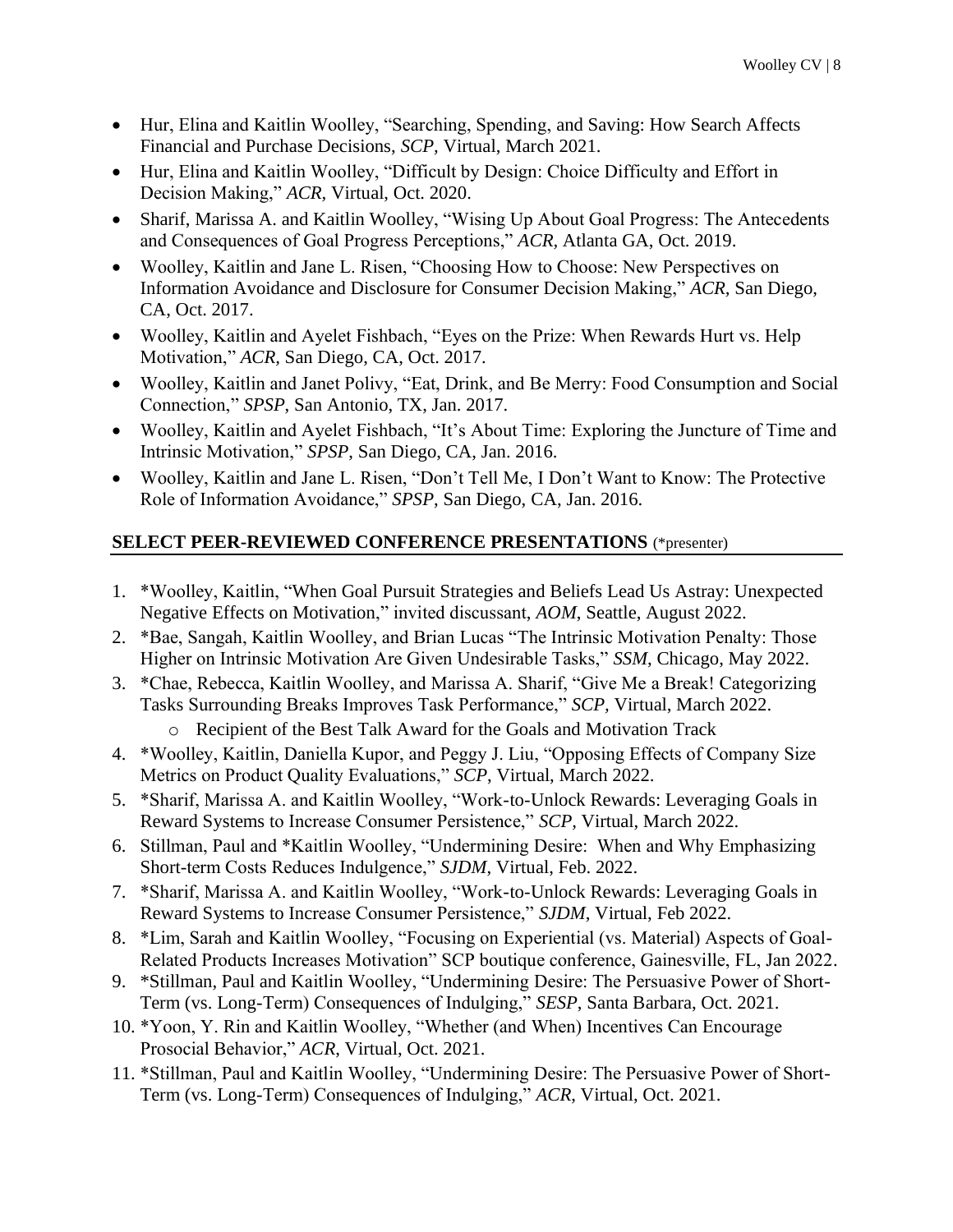- 12. \*Giurge, Laura M. and Kaitlin Woolley, "Can't Catch a Break: Working During Time Off Undermines Intrinsic Motivation," *AOM,* Virtual, July 2021.
- 13. Lim, Sarah and \*Kaitlin Woolley, "Motivation from an Experiential (vs. Material) Product Focus," *SSM*, Virtual, May 2021.
- 14. \*Stillman, Paul E. and Kaitlin Woolley, "The Persuasive Power of Immediate (vs. Delayed) Costs of Indulging," *SSM,* Virtual, May 2021.
- 15. \*Woolley, Kaitlin and Marissa A. Sharif, "Incentives for Reviewing Increase Positivity of Review Content Through Intrinsic Motivation," *SCP,* Virtual, March 2021.
- 16. \*Yoon, Y. Rin and Kaitlin Woolley, "Pennies for Good Samaritans: The Differential Impact of Reward Motivation on Prosocial Behavior," *SCP,* Virtual, March 2021.
- 17. \*Woolley, Kaitlin, Daniella Kupor, and Peggy J. Liu, "Opposing Effects of Company Success Metrics on Product Quality Judgments," *SCP*, Virtual, March 2021.
- 18. \*Hur, Elina, Kaitlin Woolley, and Yanping Tu, "When Searching Pays Off: Options Discovered Later are Valued More," *SCP*, Virtual, March 2021.
- 19. \*Lim, Sarah and Kaitlin Woolley, "Focusing on Experiential (vs. Material) Aspects of Goal Related Products Increases Motivation," *SCP*, Virtual, March 2021.
- 20. \*Woolley, Kaitlin and Peggy J. Liu, "Counting Calories: How Calorie Perceptions and Estimates Diverge," *ACR*, Virtual, Oct. 2020.
- 21. \*Giurge, Laura M. and Kaitlin Woolley, "Can't Catch a Break: When Working During Time Off Undermines Intrinsic Motivation," *ACR*, Virtual, Oct. 2020.
- 22. \*Lim, Sarah and Kaitlin Woolley, "Motivation From Experiential Purchases: Focusing on Experiential (vs. Material) Aspects of Goal-Related Products," *ACR*, Virtual, Oct. 2020.
- 23. \*Bae, Sangah, Kaitlin Woolley, and Brian Lucas "The Intrinsic Motivation Penalty: Those Higher on Intrinsic Motivation Are Given Undesirable Tasks," *AOM*, Virtual, Aug. 2020.
- 24. \*Hur, Elina Y., Kaitlin Woolley, and Yanping Tu, "Hidden Benefits Of Hiding The Best Option: Perceived Effort Payoff In Search," *Marketing Science*, Virtual, June 2020.
- 25. Woolley, Kaitlin and \*Peggy J. Liu, "Counting Calories: Consumers' Perceptions and Estimates of Calories Diverge," *SCP*, Huntington Beach, CA, March 2020.
- 26. \*Stillman, Paul and Kaitlin Woolley, "Resisting Temptation by Highlighting Short-Term Costs," *SCP*, Huntington Beach, CA, March 2020.
- 27. \*Woolley, Kaitlin, Ayelet Fishbach, and Michelle Wang, "Food Restriction and the Experience of Social Isolation," *SCP*, Huntington Beach, CA, March 2020.
- 28. \*Woolley, Kaitlin and Ayelet Fishbach, "This Will Hurt: Motivation from Negative Experiences," *SCP*, Huntington Beach, CA, March 2020.
- 29. \*Sharif, Marissa A. and Kaitlin Woolley, "Categorization Bias: The Effect of Categorization on Goal Progress Perceptions and Motivation," *SJDM*, Montreal, Canada, Nov. 2019.
- 30. \*Woolley, Kaitlin, Ayelet Fishbach, and Michelle Wang, "Food Restriction and the Experience of Social Isolation," *ACR*, Atlanta, GA, Oct. 2019.
- 31. \*Sharif, Marissa A. and Kaitlin Woolley, "The Categorization Bias: The Effect of Categorization on Goal Progress Perceptions and Motivation," *ACR*, Atlanta, GA, Oct. 2019.
- 32. Kaitlin Woolley and \*Marissa A. Sharif, "Understanding the Drivers of Binge-Watching," *ACR*, Atlanta, GA, Oct. 2019.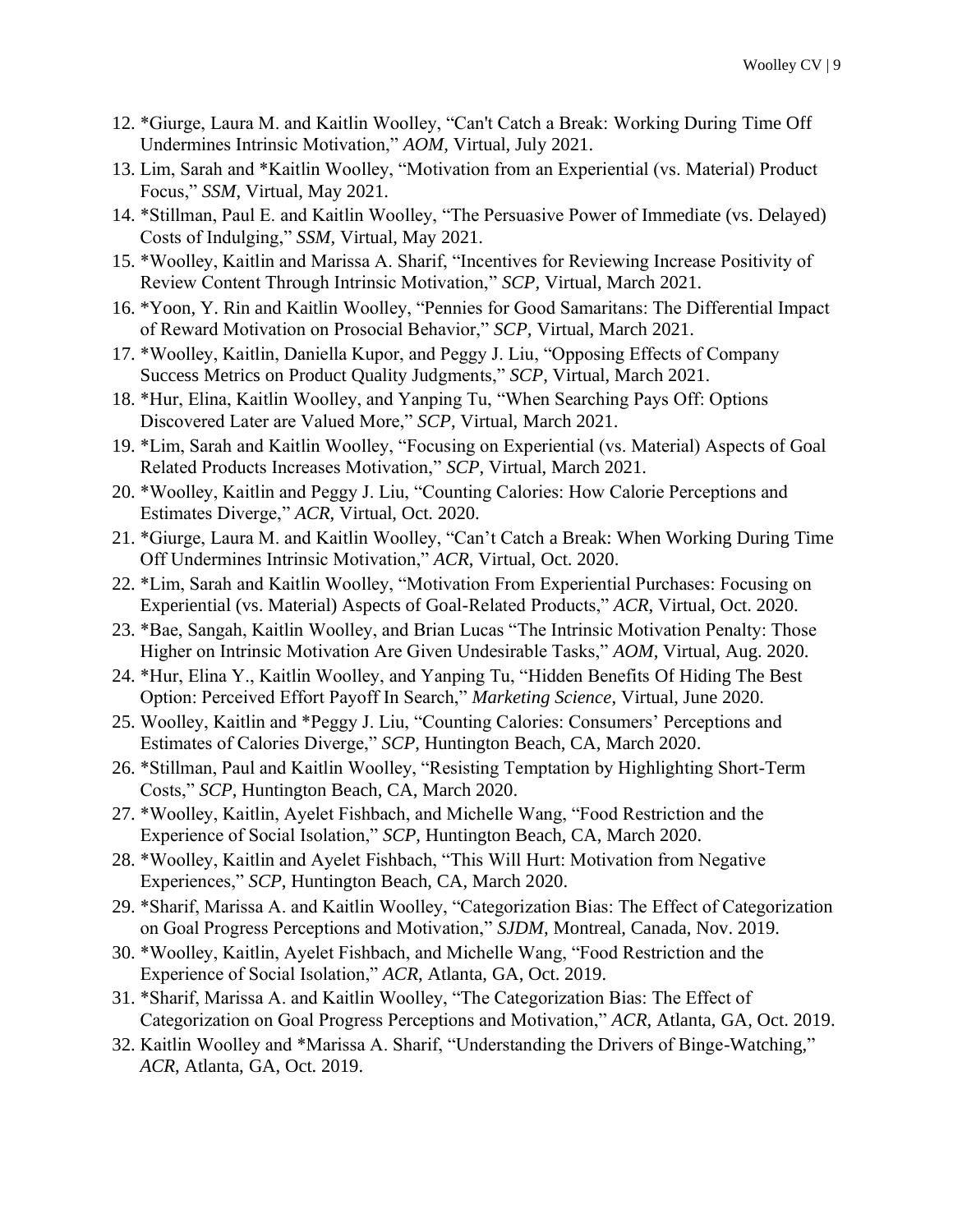- 33. Sharif, Marissa A. and \*Kaitlin Woolley, "Categorization Bias: The Effect of Categorization on Goal Progress Perceptions and Motivation," *AOM*, Boston, MA, Aug. 2019.
- 34. \*Woolley, Kaitlin and Sunita Sah, "Not Shooting the Advisor: People Blame Themselves After Following Suboptimal Advice," *AOM,* Boston, MA, Aug. 2019.
- 35. \*Woolley, Kaitlin and Jane L. Risen, "Examining Strategic Ignorance as a Hidden Motive," *SSM,* Washington DC, May 2019.
- 36. Sharif, Marissa A. and \*Kaitlin Woolley, "Dissimilarity Bias: The Effect of Dissimilarity on Goal Progress Perceptions and Motivation," *SCP*, Savannah, GA, March 2019.
- 37. \*Woolley, Kaitlin and Jane L. Risen, "Examining Strategic Ignorance as a Hidden Motive," *SCP,* Savannah, GA, March 2019.
- 38. \*Woolley, Kaitlin and Ayelet Fishbach, "Feeling Comfortable with Discomfort: When Immediate Negative Goals are Motivating," *ICPS*, Paris, France, March 2019.
- 39. Woolley, Kaitlin and \*Jane L. Risen, "Examining Information Avoidance as a Hidden Motive," *JDM preconference at SPSP*, Portland, OR, Feb. 2019.
- 40. Woolley, Kaitlin and \*Jane L. Risen, "Examining Whether Strategic Ignorance is Consciously (or Unconsciously) Pursued," *AOM*, Chicago Il, Aug. 2018.
- 41. \*Woolley, Kaitlin and Jane L. Risen, "Closing your Eyes to Follow your Heart: Avoiding Information to Protect a Strong Intuitive Preference," *SCP*, Dallas, TX, Feb. 2018.
- 42. Woolley, Kaitlin and Jane L. Risen, "Examining Whether Strategic Ignorance is Consciously (or Unconsciously) Pursued," *SJDM*, Vancouver, Canada, Nov. 2017.
- 43. \*Woolley, Kaitlin and Ayelet Fishbach, "Underestimating the Importance of Expressing Intrinsic Motivation in Job Interviews," *ACR,* San Diego, CA, Oct. 2017.
- 44. \*Woolley, Kaitlin and Jane Risen, "Closing your Eyes to Follow your Heart: Avoiding Information to Protect a Strong Intuitive Preference," *ACR*, San Diego, CA, Oct. 2017.
- 45. \*Woolley, Kaitlin and Ayelet Fishbach, "Immediate Rewards Render Activities More Intrinsically Motivating," *ACR*, San Diego, CA, Oct. 2017.
- 46. \*Woolley, Kaitlin and Ayelet Fishbach, "Immediate Rewards Render Activities More Intrinsically Motivating," *MPA*, Chicago, IL, April 2017.
- 47. \*Woolley, Kaitlin and Ayelet Fishbach, "Similar Food Consumption Promotes Trust and Cooperation in Adults," *SPSP*, San Antonio, TX, Jan. 2017.
- 48. \*Woolley, Kaitlin and Ayelet Fishbach, "Immediate Rewards Render Activities More Intrinsically Motivating," *Self-Regulation SPSP Preconference*, San Antonio, TX, Jan. 2017.
- 49. \*Woolley, Kaitlin and Ayelet Fishbach, "For the Fun of It: Harnessing Immediate Rewards to Increase Persistence in Long-Term Goals," *BDRM*, Toronto, Canada, June, 2016.
- 50. \*Woolley, Kaitlin and Ayelet Fishbach, "For the Fun of It: Harnessing Immediate Rewards to Increase Persistence in Long-Term Goals," *SSM*, Chicago, IL, May 2016.
- 51. \*Woolley, Kaitlin and Ayelet Fishbach, "For the Fun of It: Harnessing Immediate Rewards to Increase Persistence in Long-Term Goals," *MPA*, Chicago, IL, May 2016.
- 52. \*Woolley, Kaitlin and Ayelet Fishbach, "For the Fun of It: Harnessing Immediate Rewards to Increase Persistence in Long-Term Goals," *SPSP*, San Diego, CA, Feb. 2016.
- 53. Woolley, Kaitlin and \*Jane L. Risen, "Avoiding Information to Protect an Intuitive Preference," *SPSP*, San Diego, CA, Feb. 2016.